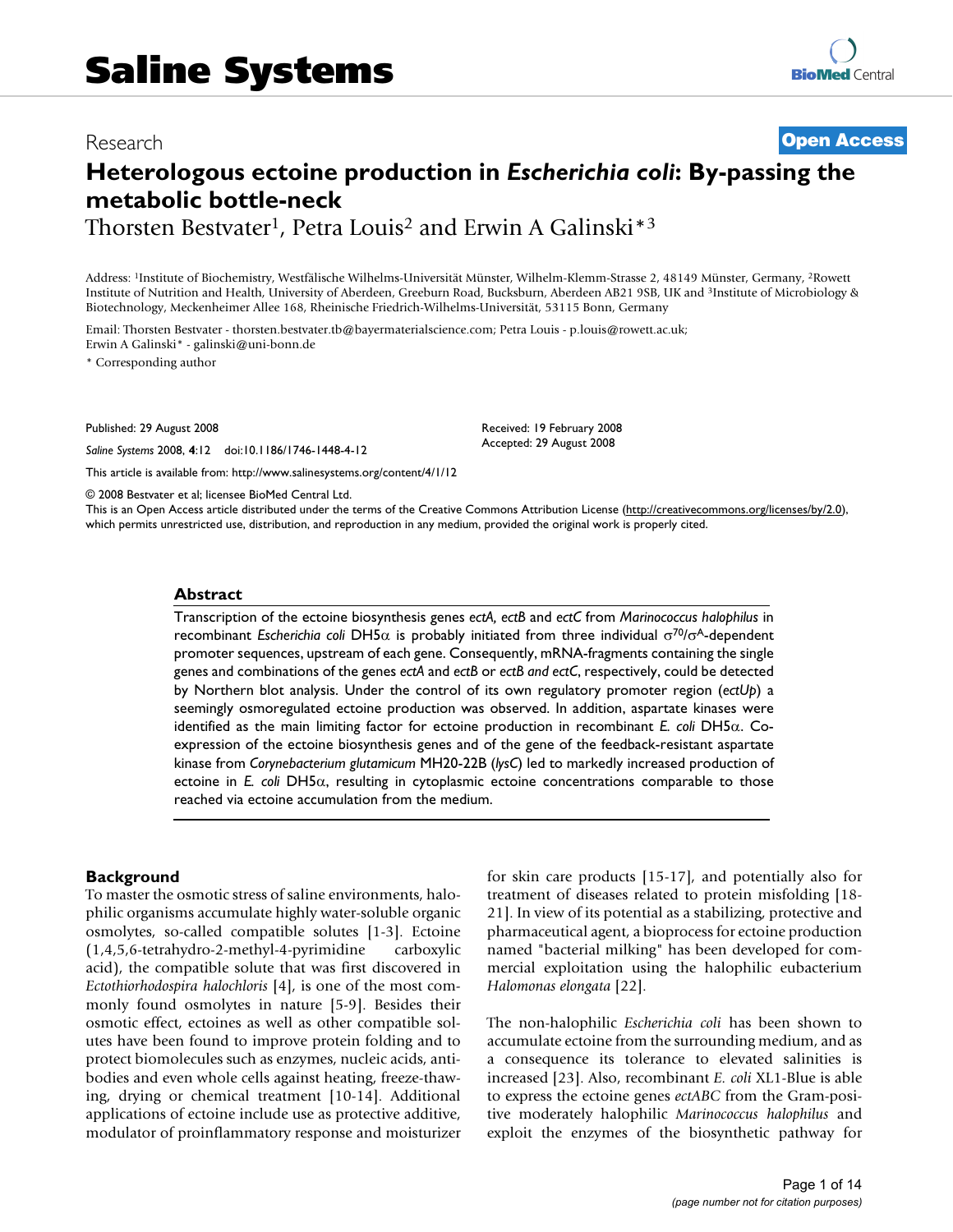osmoregulated ectoine production [7]. The organization of the ectoine gene cluster and its relation to the ectoine biosynthetic pathway is shown in Fig. 1A and 1B. A search for consensus sequences for σ70/σA-dependent promoters revealed two potential promoter sites upstream of *ectB*, but none at the beginning of the gene cluster [7]. Using deletion derivatives, however, the authors were able to conclude that regulating sequences must extend up to or beyond 150 bp upstream of *ectA*.

In this study, we report the transcription initiation sites of the ectoine gene cluster as determined by RACE (rapid amplification of cDNA ends) in both, the donor *Marinococcus halophilus* as well as the genetically engineered *E. coli* DH5 $α$ . In addition, we report on potential metabolic limitions for heterologous ectoine production and the generation of a new recombinant production strain freed from one such metabolic "bottle-neck" which limits substrate supply of the ectoine biosynthetic pathway.

## **Results**

## *Northern analysis*

Expression of a genomic library of the halophilic *Marinococcus halophilus* in low-copy number vector pHSG575 [[24](#page-13-0)] resulted in the identification of the gene cluster encoding ectoine biosynthetic genes *ectA*, *ectB* and *ectC* and the construction of two vectors, pOSM12 and pOSM2, enabling ectoine synthesis and enhanced salt tolerance in *E. coli* Xl-1 blue [7]. Whereas the former carries a region 720 bp upstream of the start codon of *ectA* (*ectUp*), the latter lacks regulatory elements because of a truncated upstream region (100 bp only). By Northern blot analysis with specific RNA-probes for *ectA* (approx. 0.6 kb), *ectB* (approx. 1.3 kb) and *ectC* (approx. 0.4 kb), we could identify both, mRNAs of the single gene products and mRNAs containing *ectAB* and *ectBC*, respectively, in heterologous *E. coli* DH5α pOSM12 (Fig. 2A). However we were not able to distinguish between the bands of *ectAB* (approx. 2000 bp) and *ectBC* (approx. 1800 bp) on the *ectB* blot. A band corresponding to *ectABC* mRNA with an approx. size of 2500 bp could not be detected in *E. coli* DH5α. In *E. coli* DH5α pOSM2 the transcription pattern was different with respect to *ectA*. Transcription of *ectA* or *ectAB* in DH5α pOSM2, which had its osmoregulatory DNA region upstream of *ectA* replaced by a *lac* promoter, could not be detected in the abscence of IPTG, whereas after IPTG induction, only *ectA* mRNA, but no *ectAB* mRNA was produced (Fig. 2B). Transcription of *ectB*, *ectC* and *ectBC* in DH5α pOSM2 was not influenced by IPTG and conformed with that of DH5α pOSM12.

## *Determination of transcription start points by rapid amplification of cDNA ends (RACE)*

Putative transcription initiation sites for both, the donor (*Marinococcus halophilus*) and the genetically engineered

acceptor (*E. coli* DH5α) were identified using the RACE technique. The identified sites are shown in Fig. 3. Subsequently potential promoter recognition sites were investigated by homology search using the Neural Network Promotor Prediction programme and assigned to the previously identified initiation sites. Primary eubacterial sigma factors are responsible for the transcription of most genes expressed in exponentially growing cells and essential for cell survival. They are known as σ70 in *E. coli* and σA in *Bacillus subtilis* and other Gram-positive bacteria and have identical consensus sequences. Non-essential stationary-phase or general stress response  $\sigma$ -factors of the Enterobacteriaceae are called  $\sigma$ <sup>s</sup> and similar in function (but not in consensus sequence) to  $\sigma^B$  of *B. subtilis* and related organisms [25].

In the donor (*M. halophilus*) single gene transcription of *ectA* and *ectB* appears to be under control of σA-dependent promoters (Fig. 3A and 3B). The initiation sites are located 114 nucleotides and 44 nucleotides upstream of the start codon for the genes *ectA* and *ectB*, respectively. In addition to the transcription initiation sites for the single gene products, in *M. halophilus*, a site for the transcription of *ectAB* and/or *ectABC* could be found 34 bp upstream of the start codon of *ectA*. These results were obtained when the mRNA in the RACE procedure was transcribed to cDNA over two consecutive genes (approx. 0.9 kb), starting from an *ectB*-specific primer. Unfortunately, we were unable to detect an analogous transcription initiation site for *ectBC*, probably because of the length of the potential RACE product (1.6 kb for *ectBC* compared to only 0.9 kb in the case of *ectAB*). In contrast to the promoters for single gene transcription, the transcription initiation site of *ectAB* and/or *ectABC* is under the control of a putative σBdependent promoter (Fig. 3A). Taken into consideration that the primary sigma factor  $\sigma$ <sup>A</sup> is responsible for the expression of the essential genes for cell survival, whereas  $\sigma^B$  mediates the general stress response, this could point towards an interplay of various mechanisms regulating the expression of the ectoine genes in *M. halophilus*. The RACE reverse transcription product of *ectC* mRNA appears to stop 83 nucleotides upstream of the start codon  $||\blacktriangleleft \blacktriangleleft$ in Fig. 3C), but no corresponding promoter consensus sequence could be assigned to this initiation site. Therefore, the possibility remains that this initiation site is an artefact, possibly due to the formation of a secondary structure of mRNA (terminating loop), or the result of mRNA processing. Downstream of this hypothetical transcription initiation site a potential  $\sigma$ <sup>A</sup>-dependent promoter site, comprising a -10 and a -35 region, could be found (Fig. 3C) with a potential transcription initiation point 29 bp upstream of *ectC*. This promoter site is apparently not used in *M. halophilus* under the conditions employed, it is however recognized by the genetically engineered host, *E. coli* DH5α.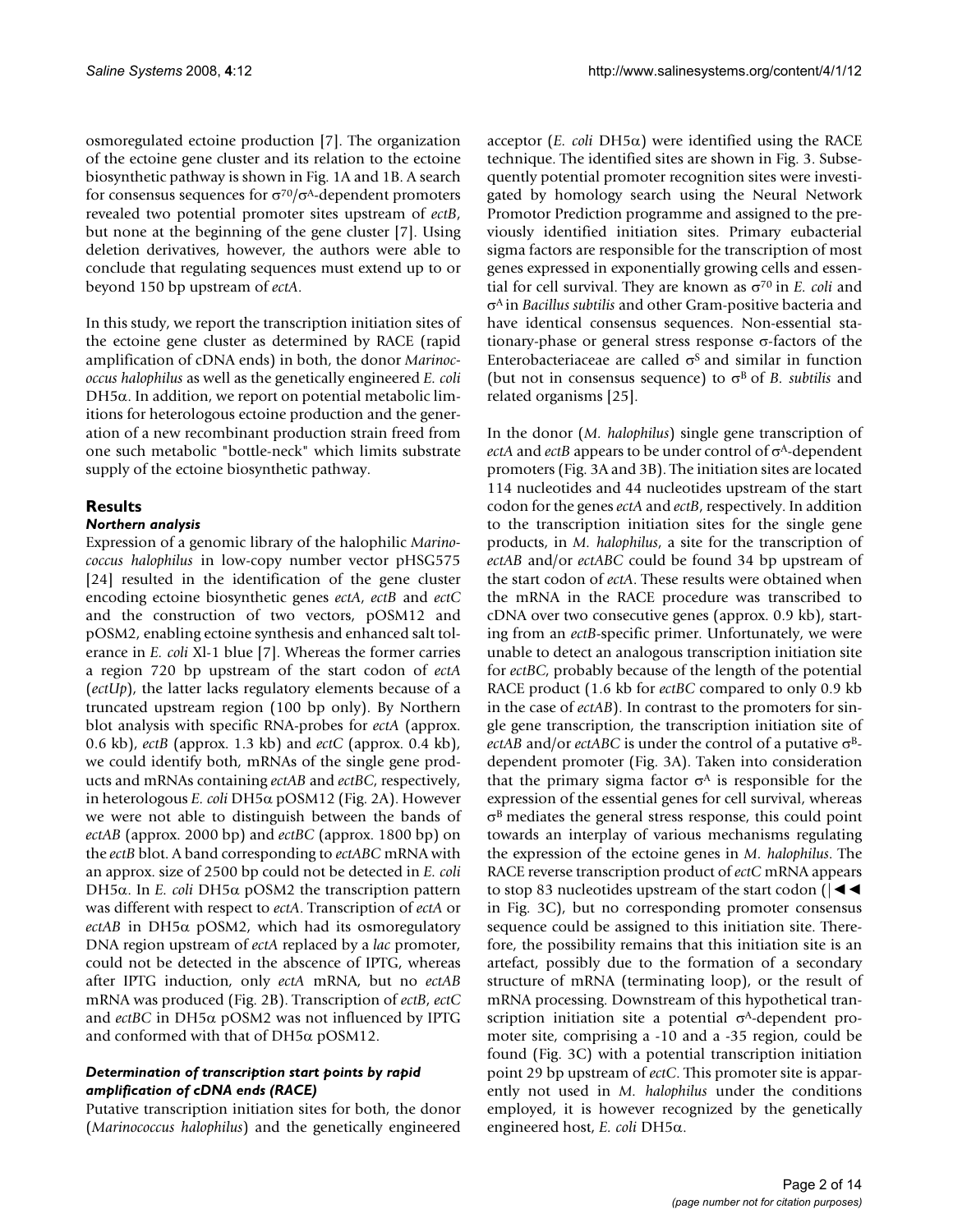

#### **Figure I**

**Ectoine biosynthesis and** *ectABC* **gene cluster from** *Marinococcus halophilus*. A: The biosynthetic pathway for ectoine [56,57] and its dependence on feed-back regulation and/or transcriptional repression of the aspartate kinases in the biosynthetic pathway of the amino acids L-lysine, L-threonine and L-methionine during heterologous expression in *E. coli*. B: Map of the ectoine biosynthetic genes from *M. halophilus* as integrated in the plasmids pOSM12 and pOSM2 (only some restriction sites are shown). In case of pOSM2 the natural promoter region upstream of *ectA* is truncated and replaced by a *lac* promoter. **1**, L-aspartate-kinase I-III; **2**, L-aspartate-β-semialdehyde dehydrogenase; **3**, L-2,4-diaminobutyric acid transaminase (*ectB*); **4**, L-2,4-diaminobutyric acid Nγ-acetyltransferase (*ectA*); **5**, L-ectoine synthase (*ectC*).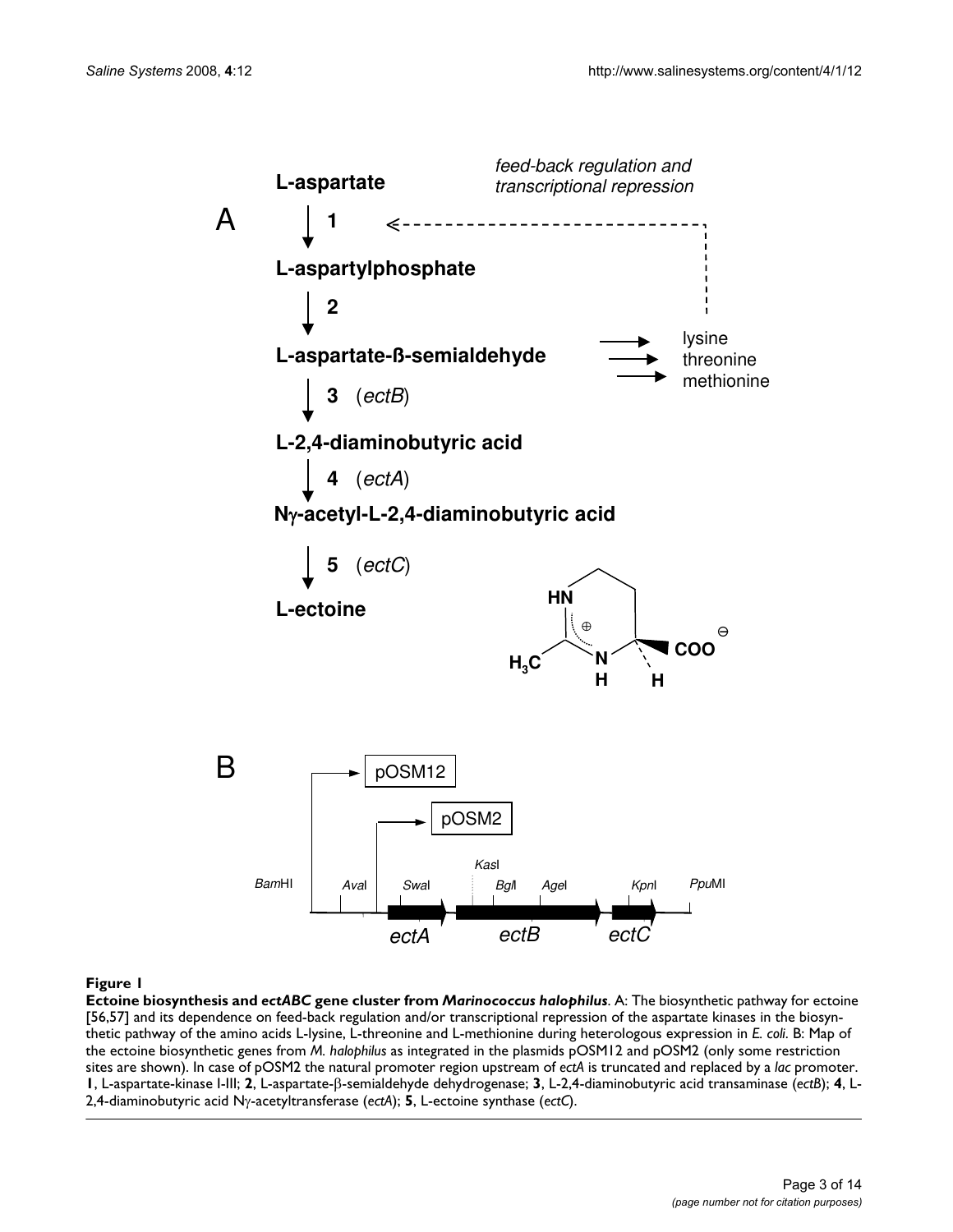

**Northern blot analysis**. Northern blot analysis of total RNA isolated from *E. coli* DH5α pOSM12 at 1% and 3% NaCl (A) and from *E. coli* DH5α pOSM2 at 3% NaCl (B) in minimal medium MM63 was performed with specific RNA probes for each of the ectoine genes *ectA*, *ectB* and *ectC* (0.4 kb = *ectC*, 0.6 kb = *ectA*, 1.3 kb = *ectB*, 1.8 kb = *ectBC*, 2.0 kb = *ectAB*). Arrows indicate where mRNA bands matching the calculated size of gene should be located. (+) and (-) refer to presence and absence of IPTG.

In *E. coli*, transcription of each single gene *ectA*, *ectB* and *ectC* is under control of a  $\sigma^{70}/\sigma^A$ -dependent promoter with both -10 and -35 region. Transcription is initiated 29 bp upstream of the start codon for *ectC*, 44 bp for *ectB* and probably 114 bp for *ectA* (Fig 3). In the case of *ectA*, experimental proof of the predicted transcription initiation site posed a problem as resulting cDNA fragments were terminated 89 bp upstream of the start codon ( $|\blacktriangleleft|$  in Fig. 3A). No suitable promoter sequence was found in this region. Even though the experimental characterization of a transcription initiation site upstream of *ectA* was not successful, we were able to reveal the likely initiation site shown in Fig. 3A from the data available. Louis and Galinski [7] were able to demonstrate that a deletion 146 bp upstream of the start codon (shaded area in Fig. 3) resulted in unregulated ectoine production in *E. coli* XL1-Blue pOSM16. In this work we demonstrated, using  $DH5\alpha$  pOSM2, that a deletion 100 bp upstream of the start codon ( pOSM2 in Fig. 3A) completely disabled transcription of *ectA*. From this we concluded a promoter region beyond 100 bp and somewhere around 150 bp upstream of *ectA*, probably identical to the σA-dependent site identified for *M. halophilus*. (Fig. 3A). This proposal is corroborated by the finding that the deletion in pOSM16 changes the first two thymidine nucleotides (TT) of the sequence of the potential σ70-dependent -35 region TTGAAA (Fig. 3A). The consensus sequence for this -35 region is TTGACA [25].

## *Growth and ectoine production of genetically engineered*  **E. coli**

Plasmid pOSM12 carries a 3.5 kb DNA fragment from *M. halophilus* containing the ectoine biosynthetic genes *ectABC* and a putative promoter region (*ectUp*) 720 bp upstream of *ectA*, whereas on pOSM2 this upstream region is deleted 100 bp short of *ectA* and substituted by a *lac* promoter (Fig. 1B). Expression of the ectoine biosynthetic genes *ectABC* in *E. coli* DH5α using both pOSM12 and pOSM2, the latter supplemented with IPTG, led to an accumulation of ectoine in the cells (Fig. 4). The amount of intracellular ectoine increased with salinity of the growth medium in both cases but appeared to be slightly lower in the strain DH5α pOSM2. The most obvious difference was that the *E. coli* construct devoid of the promoter region (pOSM2) was unable to grow at 5% NaCl (Fig. 4). The levels of ectoine accumulation were, however, always lower than those of the control strain (DH5 $\alpha$ ) pHSG575) in the presence of externally supplied ectoine (Fig. 4).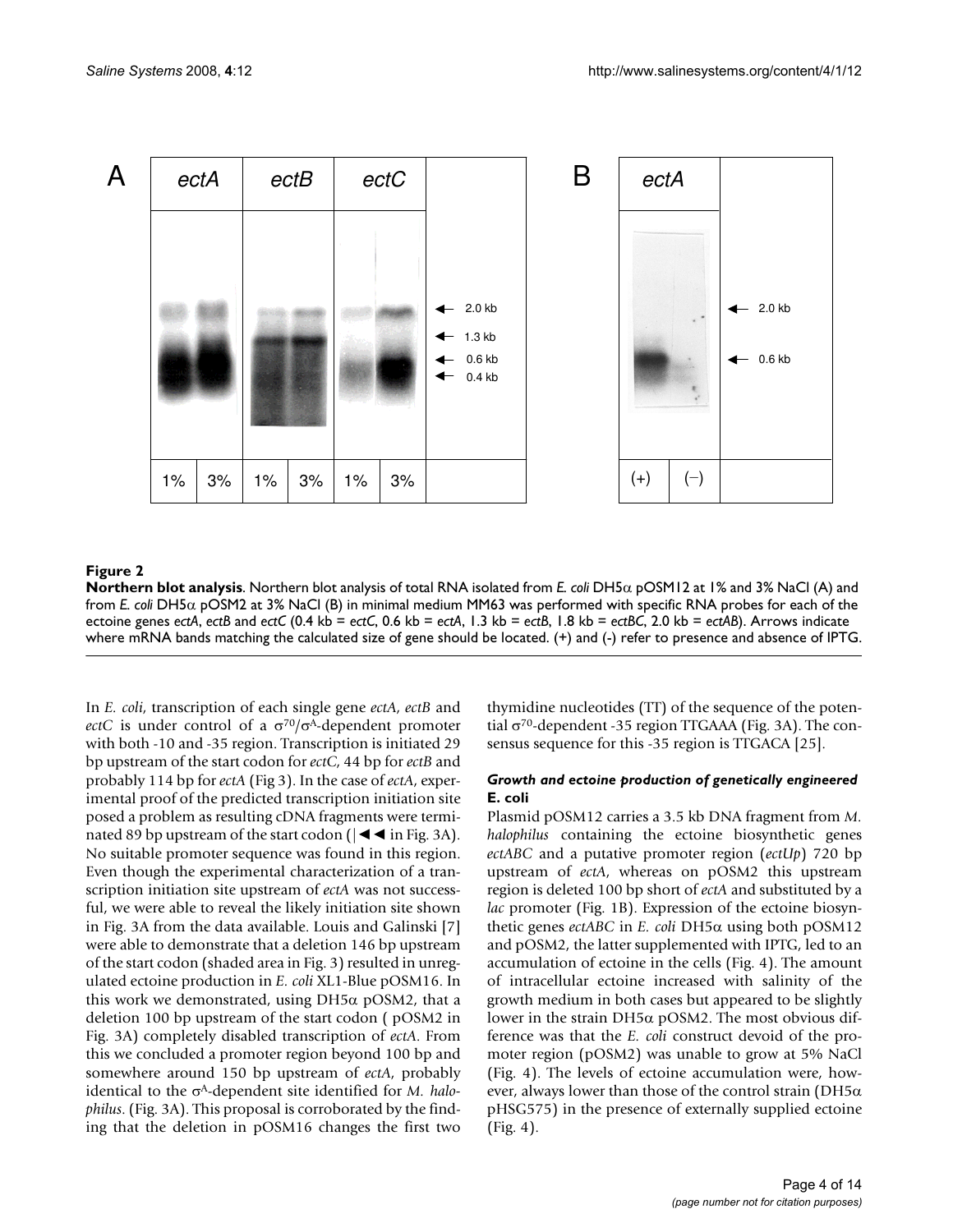

**Transcription initiation sites and putative promoter regions**. Transcription initiation sites and positions of putative σA, σB- and σ70/σS-dependent promoters upstream of *ectA* (A), *ectB* (B) and *ectC* (C). The -35 and -10 regions are underlined and the start codons ATG are framed. The transcription initiation sites as determined by RACE are typed bold, underlined twice and marked (+1). The DNA sequence upstream *ectA* which is deleted in pOSM16 (see text) is underlayed grey. The *Sau*3A restriction site used for the construction of  $pOSM2$  ( $pOSM2$ ) is marked.  $\blacktriangleright$  **4**: last nucleotide of the cDNA fragment from RACE experiment, which was terminated 89 bp upstream of the start codon of *ectA* (for *E. coli*) and 83 bp upstream of *ect*C (for *M. halophilus*) (see text).

Growth rates of DH5α pOSM2 were similar to those of the unsupplemented control strain DH5α pHSG575 without the ectoine biosynthetic genes (data not shown), whereas DH5α pOSM12 displayed slower growth than the control at salinities below 3% NaCl (Fig. 5). At salinities above 3% NaCl, however, a growth promoting effect was observed, which enabled the organism to tolerate up to 5% NaCl (Fig. 5). Although the intracellular concentration of ectoine increased linearly with salinity, it remained below ectoine levels achieved by the control strain DH5 $\alpha$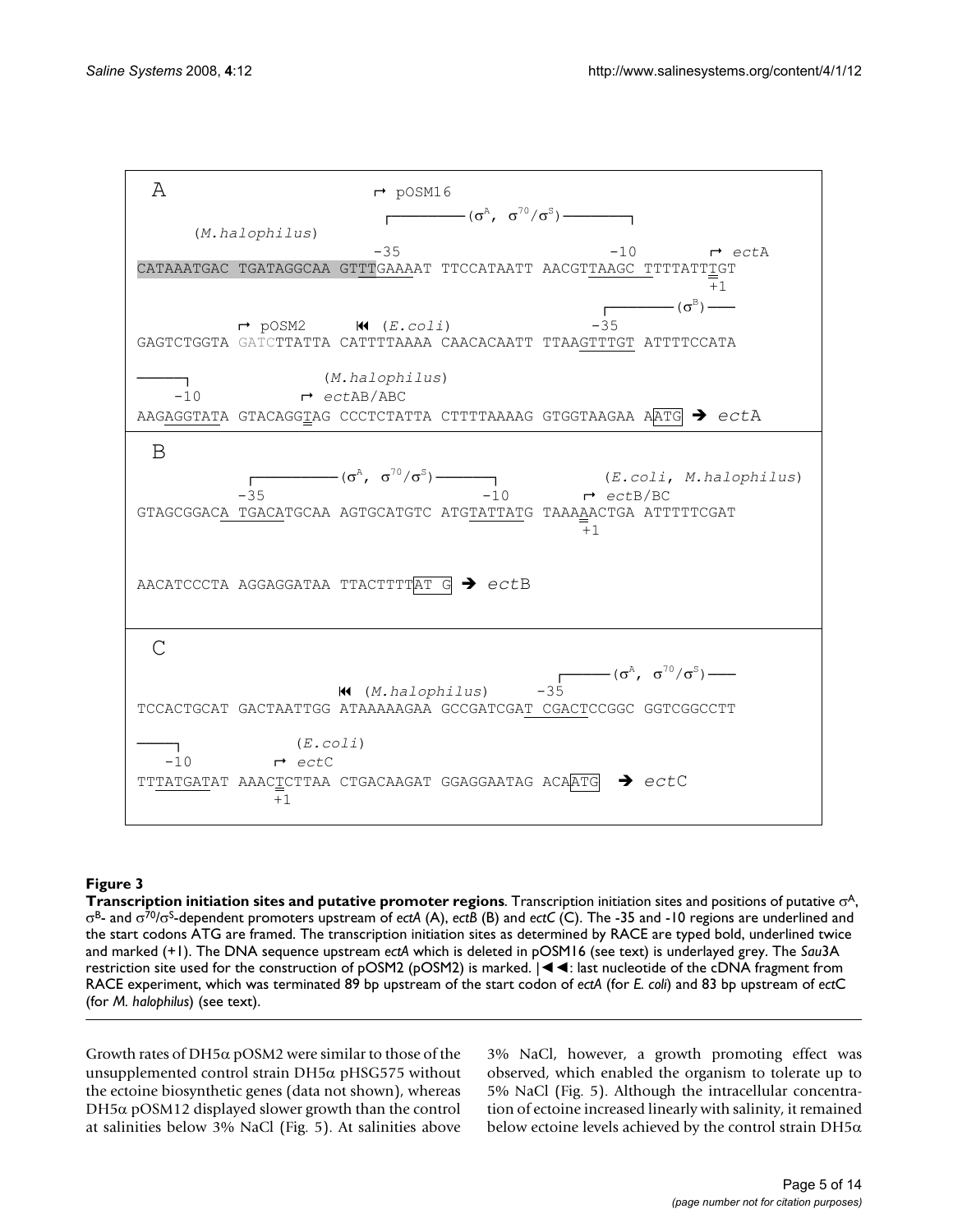

**Intracellular ectoine content (heterologous production vs. uptake)**. Intracellular ectoine concentrations of the recombinant ectoine producers *E. coli* DH5α pOSM12 (black bars) and pOSM2 (grey bars), the latter supplemented with IPTG for induction of the *lac* promoter upstream of *ectA*, and of the control strain *E. coli* DH5α pHSG575, supplemented with 2 mM ectoine in the growth medium, (white bars) at salinities between 1% and 5% NaCl in minimal medium MM63. Mean values and standard deviations are based on three independent experiments.

pHSG575 through accumulation from the medium (Fig. 4). In the latter, ectoine accumulation increased up to a salinity of 3% to a final value of approx. 0.4 mmol (g dry weight)-1, which then remained constant at salinities



#### **Figure 5**

**Maximum growth rates**. Maximum growth rates [h-1] of the recombinant ectoine producer *E. coli* DH5α pOSM12  $(\triangle)$  and of the control strain *E. coli* DH5 $\alpha$  pHSG575, with ( $\bullet$ ) and without ( $\circ$ ) supplementation of 2 mM ectoine at salinities of between 1% and 5% NaCl in minimal medium MM63. The novel construct pAKECT1 (■) employing deregulated aspartate kinase from *C. glutamicum* (induced with 0.5 mM IPTG) displayed improved growth at salinities above 3% NaCl. Mean values and standard deviations are based on three independent experiments.

between 3 and 5% NaCl, resulting in a strong promotion of cell growth (Fig. 5). Comparison with *Halomonas elongata*, an extremely halotolerant ectoine-producing bacterium, revealed that the intracellular ectoine levels were similar up to 3% NaCl but approximately 1.5-fold higher in *H. elongata* at 5% NaCl (data not shown). This indicates that *E. coli* DH5α, when grown in an ectoine-containing medium, is able to establish the required ectoine levels in a salinity range of 1–3% NaCl through uptake mechanism, but not at higher salinities. The heterologous ectoine production, on the other hand, appears to be restricted, leading to markedly lower ectoine levels in the cells (Fig. 4).

The comparatively low ectoine levels in recombinant *E. coli* DH5α pOSM12 could not be explained by limitation of the cells' capacity because the ectoine-accumulating control strain tolerated higher intracellular ectoine concentrations nor by leakage because ectoine was not detectable in the medium (HPLC sensitivity limit: 10 μM). In addition, higher cytoplasmatic ectoine levels caused a significant growth-promotion of the control strain and appeared to have no negative effect on the cells. We therefore assumed that regulatory mechanisms in the metabolism of *E. coli* caused the limitation of ectoine production in the recombinant strains. To determine potential candidates for the limiting steps, the ectoine biosynthetic pathway had to be analyzed in context with *E. coli's* metabolic network, where L-aspartate β-semialdehyde, the substrate of the first enzyme of the ectoine biosynthetic pathway, is an intermediate of the biosynthetic pathway of the amino acids of the aspartate family (Fig. 1A). As *E. coli* has three aspartate kinase activities (I-III), which are regulated by feedback inhibition and/or transcriptional repression [26], we suspected a bottle-neck for the supply of this metabolic precursor in *E. coli* DH5α pOSM12.

#### *Role of aspartate kinases in ectoine synthesis*

In order to obtain more information about the presumed bottle-neck in *E. coli* DH5α pOSM12, growth experiments at 3% NaCl were performed in the presence of the end products and regulators of the synthesis of the aspartate family amino acids: L-lysine, L-threonine and L-methionine (each 1 mM). In the presence of these amino acids, ectoine biosynthesis was significantly reduced, leading to an almost complete inhibition by a mixture of all three amino acids (Fig. 6). In contrast, the addition of L-aspartate (1 mM), the substrate of the aspartate kinases, or its precursor fumarate (1 mM) to the growth medium resulted in 2.3-fold and 1.4-fold elevated ectoine levels, respectively. Higher L-aspartate or fumarate concentrations in the medium did not cause a further increase in ectoine production. As expected, the enhancing effect of aspartate or fumarate on ectoine biosynthesis was again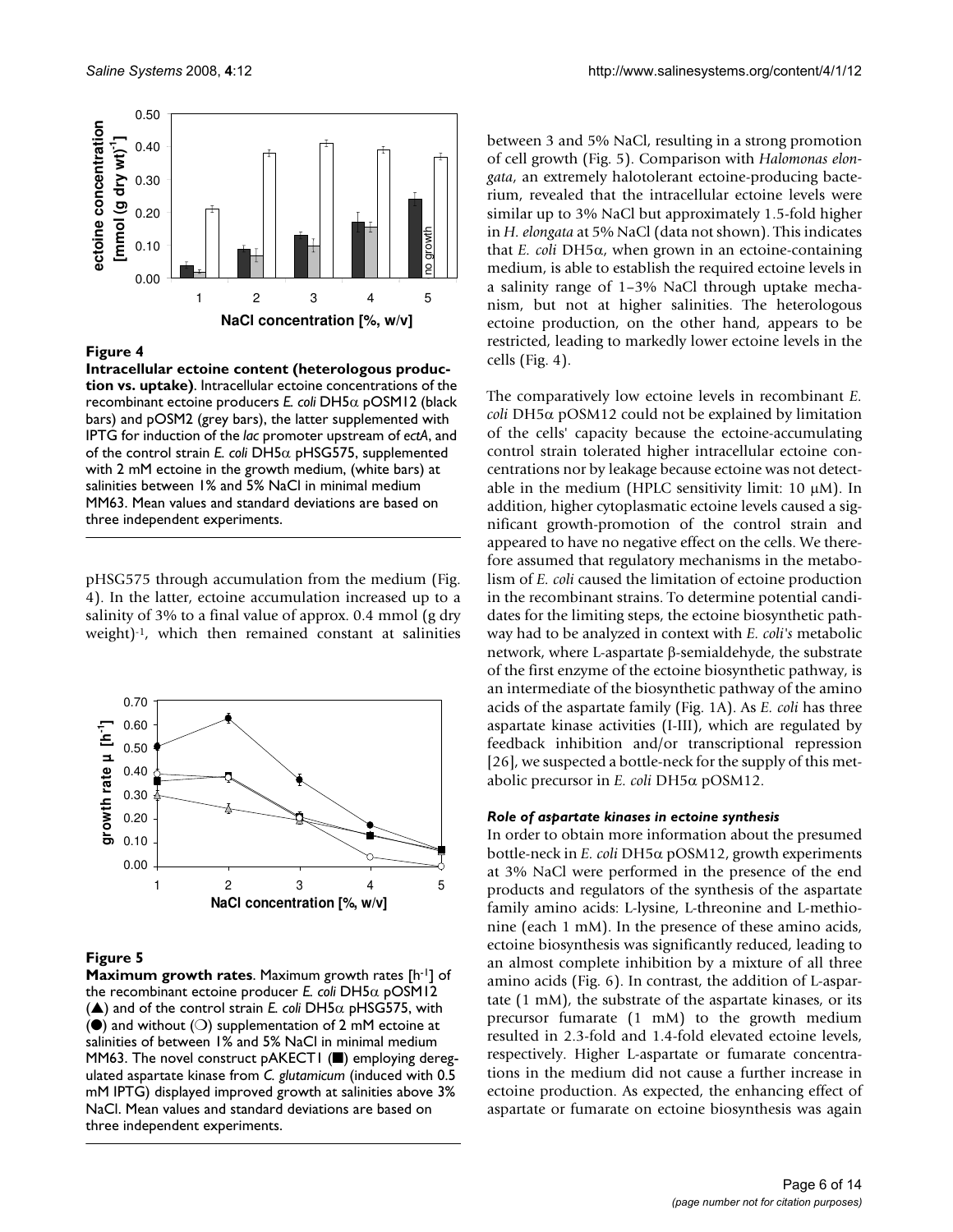

**Influence of feed-back inhibitors and precursors**. Intracellular ectoine concentrations of *E. coli* DH5α pOSM12 in minimal medium MM63 at 3% NaCl, as influenced by supplementation with the feedback-inhibitors and transcriptional repressors L-lysine (lys), L-threonine (thr) and L-methionine (met) (each 1 mM), or with the substrate L-aspartate (1 mM) and its precursor fumarate (1 mM). Control experiments were performed in the absence of regulating amino acids.

drastically reduced in the presence of L-lysine, L-threonine and L-methionine (Fig. 6).

#### *Opening the bottle-neck with plasmid pAKECT1*

The results obtained from the supplementation experiments provide strong evidence that the aspartate kinases, which are the key regulatory enzymes for the biosynthetic pathway of aspartate family amino acids in *E. coli*, represent a bottle-neck for ectoine production in the non-halophilic host DH5α pOSM12 because of stringent feed-back inhibition and/or transcriptional repression. Our strategy to relieve this metabolic restriction was to alter the regulation of the biosynthetic pathway by co-expression of the ectoine biosynthetic genes together with the feedbackinsensitive aspartate kinase (*lysC*) from *C. glutamicum* MH20-22B, which had already been successfully expressed in *E. coli* [27,28].

The plasmid pAKECT1 (Fig. 7) contains *lysC* under the control of a *tac* promoter and the gene cluster *ectABC* with the putative osmoregulated promoter sequence upstream of *ectA* (*ectUp*), just as in pOSM12. The possibility to separately induce the ectoine biosynthetic genes by osmotic stress and the aspartate kinase by IPTG enabled us to directly investigate the effect of the deregulated aspartate kinase on growth rates and ectoine production. As shown in Fig. 5, induction of aspartate kinase increased the growth rate at low salinity (1% and 2% NaCl) to the same level as the control. Without IPTG-induction of the feedback-insensitive aspartate kinase gene the ectoine levels in the cells were similar to those in  $DH5\alpha$  pOSM12, but upon addition of IPTG, ectoine production increased approx. 3-fold in the range of 1–3% NaCl and reached a maximum of 0.4 mmol (g dry weight)<sup>-1</sup>, which remained relatively constant at salinities of 3% NaCl, to 5% NaCl (Fig. 8). The observed saturation level at 3% NaCl and higher perfectly correlated with the levels achieved by ectoine uptake from the growth medium (Fig. 4). This observation provides strong evidence that we succeeded in by-passing the regulatory mechanisms which caused the metabolic restriction for ectoine production in recombinant *E. coli* DH5α.

## *Enzymatic activity of the aspartate kinases*

The enzyme assay for aspartate kinases proved the presence of a feedback-insensitive aspartate kinase from *C. glutamicum* MH20-22B (Table 1). In *E. coli* DH5α pAKECT1 the enzyme activity after IPTG induction was about 2-fold higher than in pOSM12 and pOSM2. Furthermore, no inhibition by L-lysine and L-threonine occurred in the strains expressing deregulated aspartate kinase, whereas *E. coli* aspartate kinases from DH5α pOSM12 and DH5α pOSM2 displayed a 55% lower activity after addition of L-lysine and L-threonine (10 mM in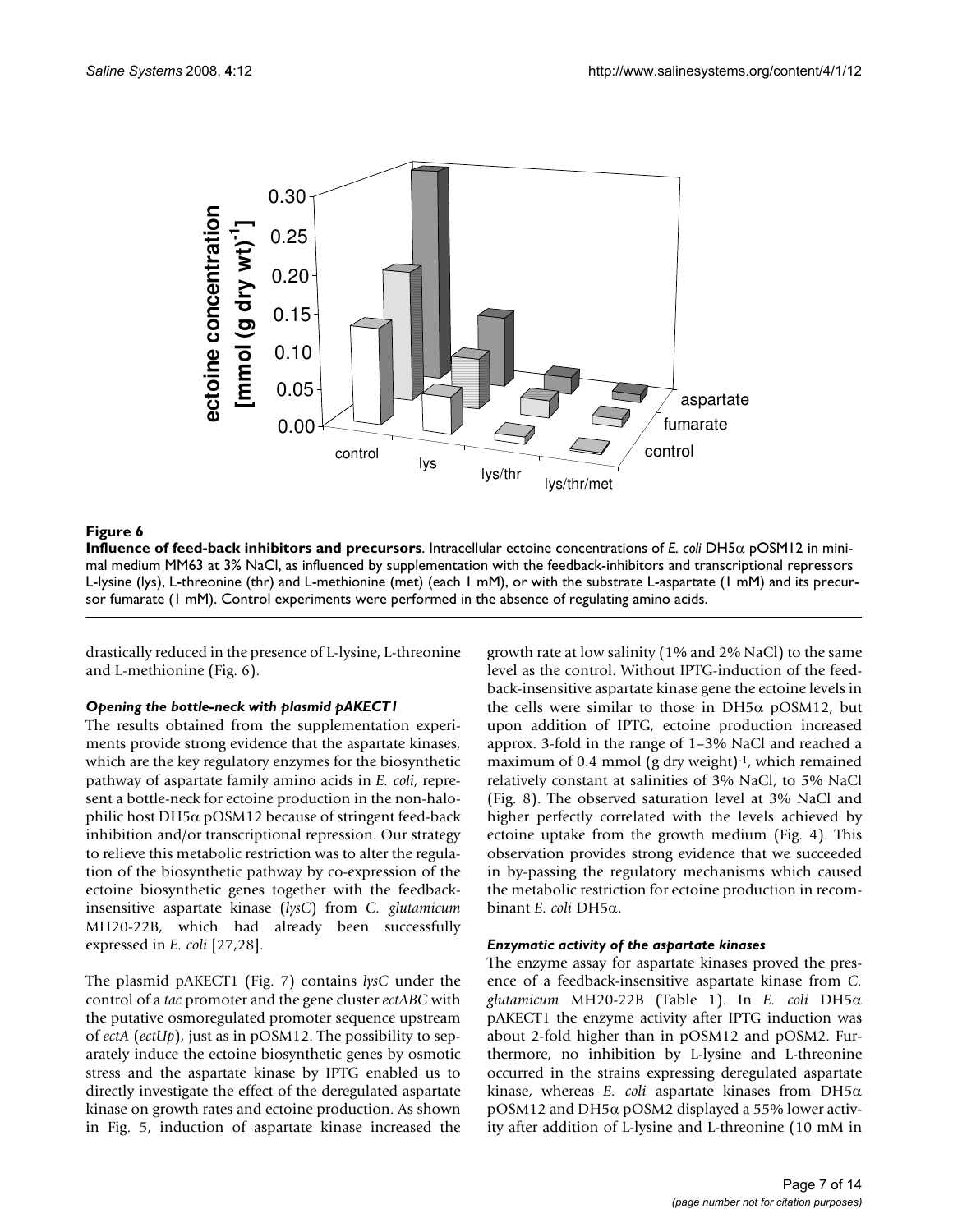

**Construction of the plasmids pAKECT1**. Plasmid pAKECT1 (10.1 kb) was constructed from pOSM12 and pRK1. Only donor plasmids, final construct and the relevant restriction sites are shown. Due to lack of suitable restriction sites, a complex construction scheme had to be applied (details in text). *ectUp*: region upstream of *ect*A with putative osmoregulated promoter sequences. *lysC*: deregulated aspartate kinase from *Corynebacterium glutamicum* MH20-22B.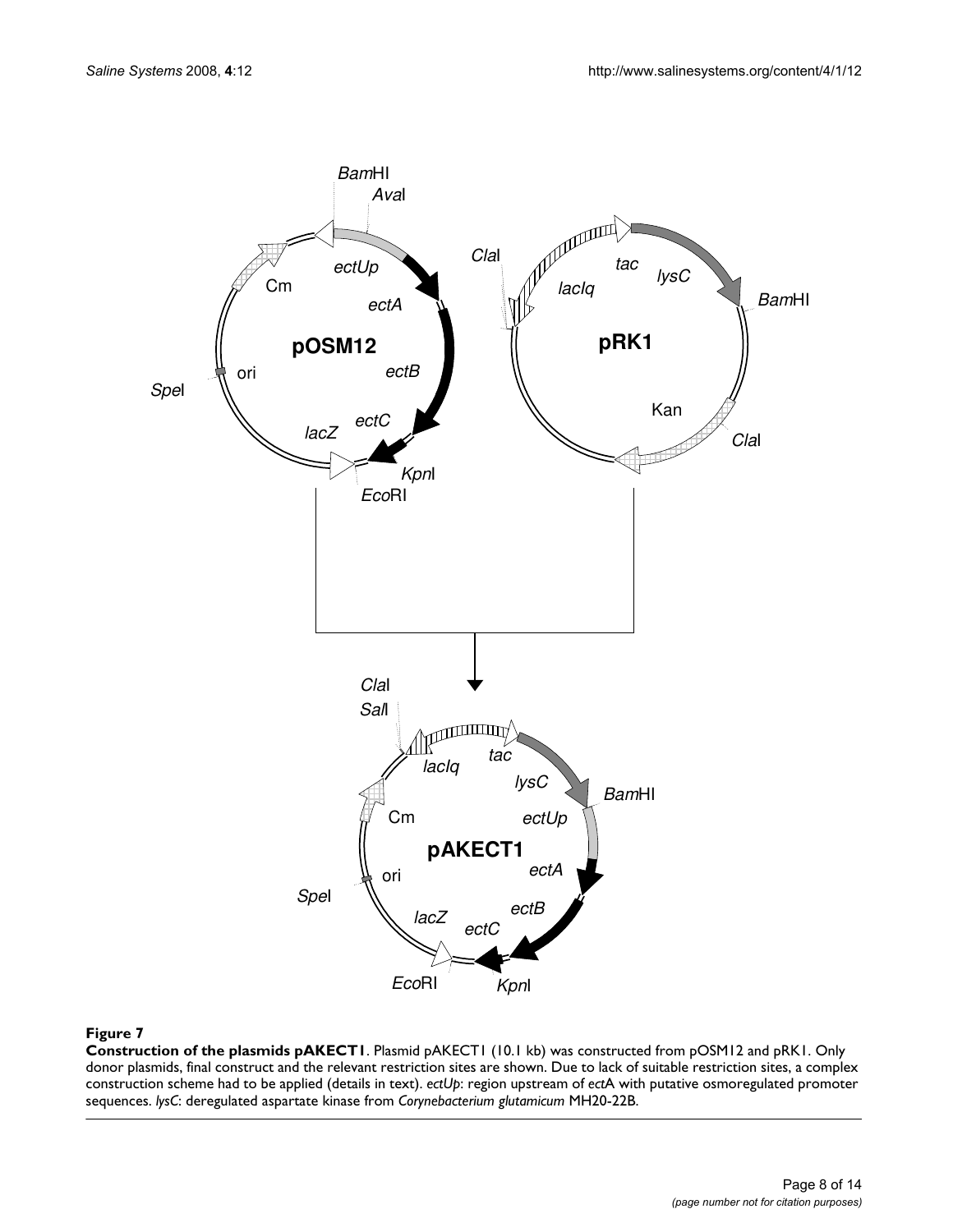

**Improved intracellular ectoine content in** *E. coli* **DH5**α **pAKECT1**. Intracellular ectoine concentrations of the new recombinant ectoine producer *E. coli* DH5α pAKECT1 with (white bars) and without (grey bars) IPTG-induction of the feedback-insensitive aspartate kinase at salinities between 1% and 5% NaCl in minimal medium MM63. For sake of comparison the data obtained with the control strain *E. coli* DH5α pHSG575, supplemented with 2 mM ectoine in the growth medium, are added to the graph as a solid line. Mean values and standard deviations are based on three independent experiments.

the assay mixture). The fact that aspartate kinase activity in *E. coli* DH5α pAKECT1 is the same, both in the presence and absence of the inhibitors (L-lysine and L-threonine) indicates that a deregulated aspartate kinase from *C. glutamicum* leads to increased levels of aspartate family amino acids, and that as a consequence, the contribution of *E. coli* aspartate kinases I, II and III is insignificant, probably due to complete inhibition/repression under these conditions.

## **Discussion**

#### *Transcription of ectoine genes in* **M. halophilus** *and recombinant* **E. coli** *DH5*<sup>α</sup>

Data on transcription regulation are still rare for halophilic eubacteria, but have been investigated in detail for the Gram-positive non-halophilic model organism *Bacil-* *lus subtilis*, and, of course, *E. coli*. Transcription of genes essential for cell survival during exponential growth is controlled by the primary sigma factors  $\sigma$ <sup>A</sup> and  $\sigma$ <sup>70</sup>, respectively, which recognize a promoter consensus sequence comprising a -35 region TTGACA, a spacer of 16–18 nucleotides and a -10 region TATAAT [25]. Of the three  $σ<sup>A</sup>/σ<sup>70</sup>$  promoters identified in this study, only the one upstream of *ectB* (ATGACA-N<sub>18</sub>-TATTAT) had previously been identified by Louis & Galinski [7], because the other two (TTGAAA- $N_{17}$ -TAAGCT and TCGACT- $N_{17}$ -TATGAT) deviated by 4 and 3 nucleotides, respectively, from the consensus sequence.

General stress response, on the other hand, is mediated by the alternative sigma factor σ<sup>B</sup> in *Bacillus subtilis* (among other Gram-positive bacteria) and σS in *E. coli* [29,30]. For

|  |  |  |  | Table 1: Aspartate kinase activity |
|--|--|--|--|------------------------------------|
|--|--|--|--|------------------------------------|

| <b>Strain</b>                | specific activity [nmol (min mg protein)-1] |                |  |
|------------------------------|---------------------------------------------|----------------|--|
|                              | No addition                                 | Lys/Thr        |  |
| E. coli DH5 $\alpha$ pOSM12  | $5.4 \pm 0.2$                               | $2.4 \pm 0.1$  |  |
| E. coli DH5 $\alpha$ pOSM2   | $5.2 \pm 0.2$                               | $2.2 \pm 0.1$  |  |
| E. coli DH5 $\alpha$ pAKECT1 | $10.0 \pm 0.4$                              | $10.1 \pm 0.5$ |  |

Specific aspartate kinase activity in recombinant ectoine producing *E. coli* pAKECT1 and its inhibition by L-lysine and L-threonine at a final concentration of 10 mM in the assay mixture. Mean values and standard deviations are based on three independent experiments.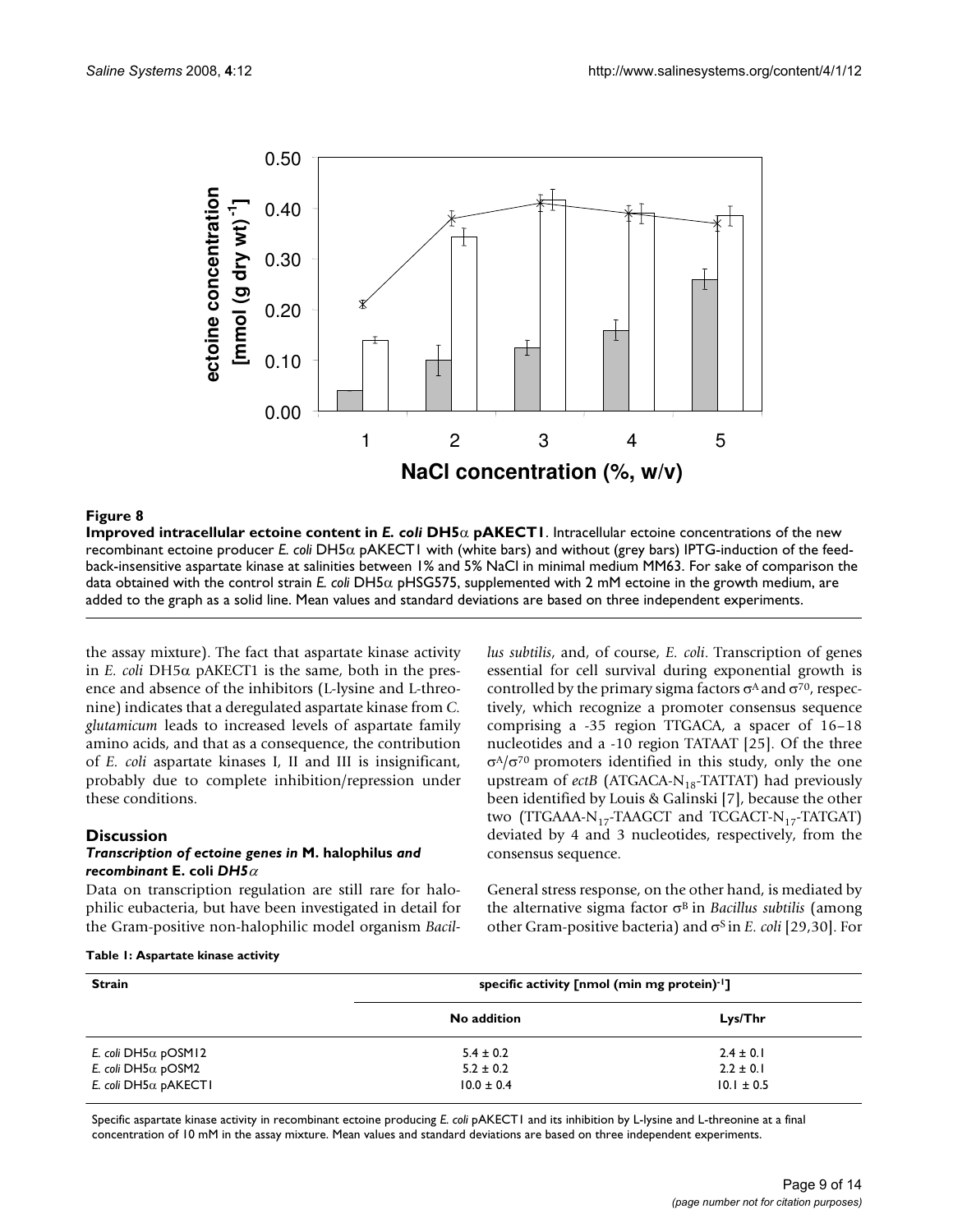σB-dependent promoters a -35 region GTTTAA and a -10 region GGGTAT, separated by a spacer of 12–14 nucleotides, have been proposed [31]. For  $\sigma$ <sup>S</sup>-dependent promoters in *E. coli* Espinosa-Urgel et al. [\[32](#page-13-1)] proposed a -10 region CTATACT, which is only slightly different from the -10 region recognized by  $\sigma^{70}$ . A conserved -35 region could not be defined so far, but an intrinsic curvature in this region is proposed to compensate for it. Due to these marked differences it is rather unlikely that a genuine  $\sigma^{B}$ dependent promoter of a Gram-positive bacterium should be recognized by the Gram-negative *E. coli*.

In earlier work Louis and Galinski [7] could not resolve the question whether the three ectoine biosynthetic genes (*ectA*, *ectB*, *ectC*) are transcribed separately or as a single operon. Using the RACE method we have now shown that they are transcribed both as single genes and as mRNA's comprising *ectAB*, *ectBC* and possibly *ectABC* in *M. halophilus* (not shown). Heterologous expression of the ectoine gene cluster in *E. coli*, also resulted in single and double gene mRNA products.

We have shown here the successful expression of the ectoine biosynthesis genes *ectA, ectB* and *ectC* (as well as *ectAB* and *ectBC*) from the Gram-positive *M. halophilus* in the Gram-negative *E. coli*. This is explained by recognition of all three  $\sigma$ <sup>A</sup>-dependent promoters preceeding individual genes of the ectoine biosynthesis gene cluster of *M. halophilus*. Due to the conformity of the consensus sequence of  $\sigma^{A}$ - and  $\sigma^{70}$ -dependent promoters this result is not surprising. In addition to the  $\sigma$ <sup>A</sup>-dependent promoters, a  $\sigma^B$ -dependent promoter for the transcription of *ectAB* (and possibly *ectABC*) could be characterized upstream of *ectA*, suggesting that transcription of the single and the multiple gene products is initiated via different regulatory mechanisms in the donor *M. halophilus*. This promoter recognition sequence (GTTTGT- $N_{13}$ -AGGTAT) deviates by 3 nucleotides from the consensus sequence and had, therefore, previously not been recognized by Louis and Galinski [7]. A potential  $σ<sup>B</sup>$ -dependent promoter 280 bp upstream of *ect*A, which was proposed by Louis and Galinski [7], is apparently not involved in the regulation of transcription of ectoine genes under the experimental conditions employed. Use of the  $\sigma^{B}$ dependent promoter by recombinant *E. coli* was neither demonstrated nor to be expected. Due to the similarity of the  $\sigma$ <sup>S</sup>-dependent -10 region CTATACT to a  $\sigma$ <sup>70</sup>-dependent promoter, it cannot be stated without further investigation, e.g. by sigma-factor binding studies, whether transcription of ectoine biosynthetic genes in *E. coli* is under control of  $\sigma^{70}$ ,  $\sigma^5$  or an interplay of both. In addition it has already been shown in several studies that  $\sigma^{70}$ -dependent promoters could also be recognized by  $\sigma$ <sup>S</sup> [[33,](#page-13-2)34], and a regulatory interplay of  $\sigma^{70}$  and  $\sigma^{5}$ , based on changes in binding affinity affected by global regulatory factors, was proposed [35[,36\]](#page-13-3).

Recent work on *Bacillus pasteurii* has shown that the *ectABC* genes are organised in a single operon in this organism. Expression of ectoine genes was only observed when cells were grown at elevated osmolarity and a single gene transcript (2.6 kb) and a typical  $σ^A$ -dependent promotor region were identified [37]. Unfortunately upshock experiments were not conducted, hence the possibility still remains that an additional stress response promoter ( $\sigma$ <sup>B</sup>-dependent) may also be involved in the organism's short-term adaptation. In contrast to *B. pasteurii* (a halotolerant species) *M. halophilus* is a true halophile with a growth optimum at around 2 M salt. It is therefore not surprising that its salt stress response strategies are apparently more complex.

In a comprehensive promoter analysis of the ectoine gene cluster in *Chromohalobacter salexigens* (member of the *Halomonadaceae*) four putative transcription initiation sites were identified, at 44, 96, 134 and 149 bp upstream of the *ect*A start codon. Two of these were of the σ70-type, one probably  $\sigma$ <sup>S</sup> and a fourth promoter with no similarity to known sigma factors. Consequently, the authors concluded the existence of a complex regulation pattern of ectoine synthesis in this true halophile [38].

The observation of osmoregulated ectoine production in *E. coli* DH5α pOSM12 could of course result from posttranscriptional regulation, including for example controlled uptake and/or excretion. However, as both transport systems for ectoine (ProP and ProU) are functional in *E. coli* DH5α pOSM12 and ectoine was not detected in the medium (at 10 μM sensitivity), we propose that ectoine synthesis is, at least partly, controlled at the level of enzyme activity. Still, the inability of *E. coli* DH5α pOSM2 to transcribe *ectA* and *ectAB* in the absence of IPTG and *ectAB* even under IPTG-induction, as well its impaired ectoine production, stresses the importance of the DNA region upstream of *ectA* (*ectUp*) for controlled expression of the ectoine biosynthesis genes. A transcriptional fusion of this promoter region (*ectUp*) with the reporter gene *gfp* was shown to be osmotically induced in *E. coli* and, more importantly, down-regulated in the presence of externally supplied compatible solutes [\[39](#page-13-4)]. The promoter region upstream of *ectA*, therefore, appears to sense a regulatory signal, apparently common for both the Gram-positive *M. halophilus* and the Gram-negative *E. coli*.

## *Opening up of a metabolic bottle-neck for ectoine production*

Successful heterologous expression of the ectoine biosynthetic genes from the halophilic *M. halophilus* in *E. coli* XL1-Blue by Louis and Galinski [7] enabled us for the first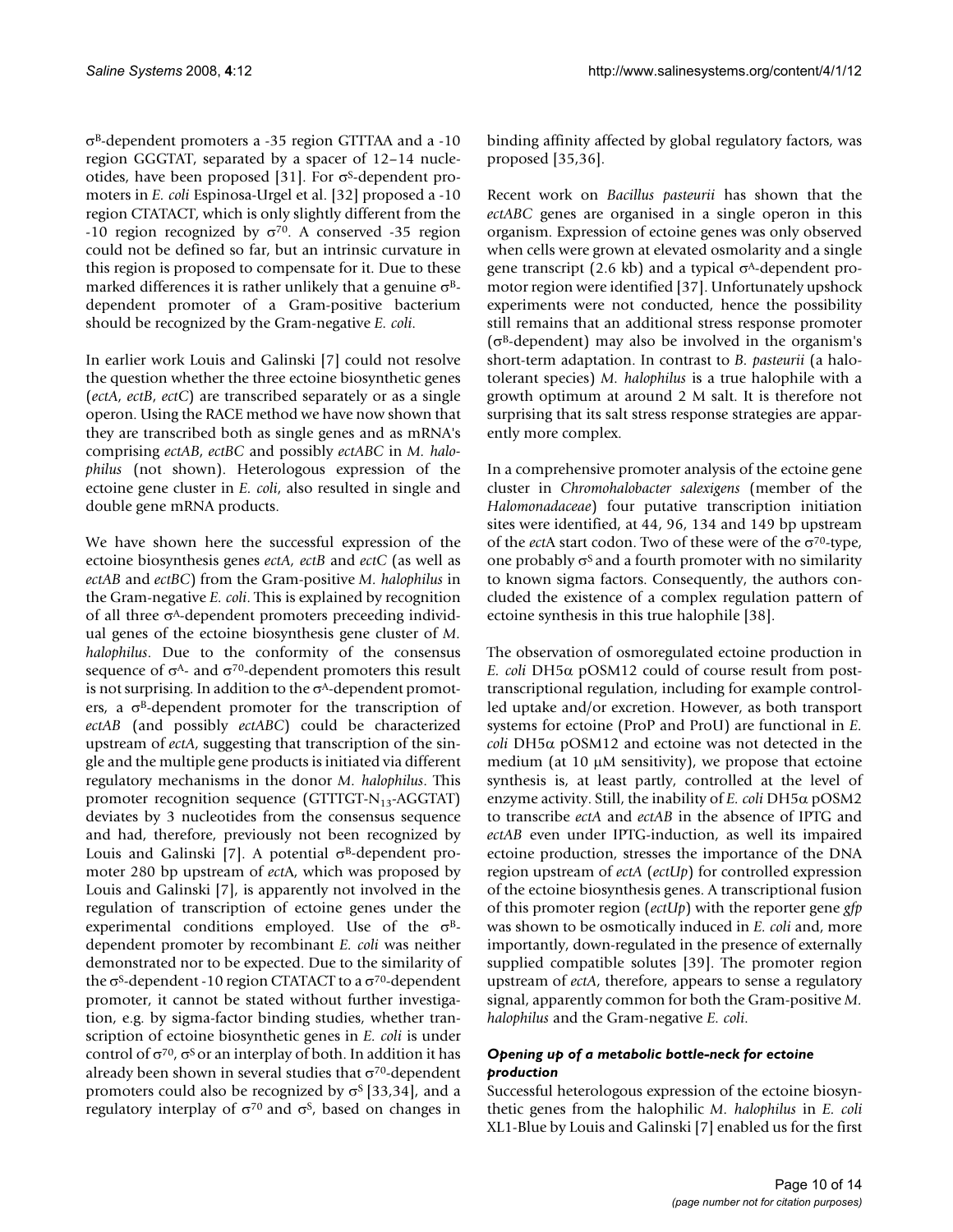time to utilize genetically engineered strains for ectoine production. However, as *E. coli* XL1-Blue in medium MM63 displayed a narrow salinity range (1–3% NaCl) and growth rates were by a factor of 2–5 lower than with DH5α, experiments in this study were conducted with *E. coli* DH5α. The pivotal role of *E. coli* aspartate kinases as a limiting metabolic bottle-neck had been realised before, as shown by the use of *E. coli* feedback-insensitive aspartate kinase to enhance threonine production in transgenic alfalfa (*Medicago sativa* L.) [\[40](#page-13-5)]. The data presented here prove that stringent feedback-regulation and/or transcriptional repression of the aspartate kinases in *E. coli* is in fact also the main limiting factor for recombinant ectoine production in this host.

When growth rates of *E. coli* DH5α pAKECT1 are compared to those of the control which accumulates ectoine from the medium (Fig. 5), one can see that the ectoinesynthesizing construct has a 40% lower growth rate at 2% and 3% NaCl. This difference may be explained by energy requirements and side-effects of a deregulated amino acid metabolism within the aspartate family. However, as this difference is diminished at higher salinities and completely abolished at 5% NaCl, one may conclude that, at the upper range of salt tolerance, ectoine production in the genetically engineered strain is equally efficient as ectoine uptake and that growth-limitations caused by overexpression of foreign genes and overproduction of aspartate family amino acids become less important.

As highest cytoplasmic ectoine concentrations (0.4 mmol  $(g$  dry weight)<sup>-1</sup>) were already achieved at a medium salinity of only 3% NaCl, this could be seen as an opportunity for ectoine production at comparatively low salt concentrations and relatively high growth rate ( $\mu$  = 0.21, t<sub>d</sub> = 3.3 h) [41]. Louis and Galinski [7] have previously reported similar cytoplasmic ectoine levels (0.38 mmol (g dry weight)-1) in recombinant *E. coli* XL1-Blue (containing plasmid pOSM11) at 3% NaCl. This strain however has a much lower growth rate (approx. 0.1) under the same conditions and appears to experience other growth-limiting restrictions. In order to improve the space-time yield of heterologous ectoine production even further, future work will address the option to combine the ectoine biosynthetic gene cluster with its corresponding genuine aspartate kinase from *M. halophilus*. The chances are that this enzyme will be feed-back regulated and/or transcriptionally repressed when osmotic equilibrium is achieved. Unfortunately, this postulated gene has so far not been identified in *M. halophilus*.

Co-expression of ectoine biosynthetic genes from *M. halophilus* and feedback-insensitive aspartate kinase from *C. glutamicum* MH20-22B in *E. coli* DH5α pAKECT1 resulted in strongly elevated ectoine levels, which correlated with

the levels obtained when ectoine was accumulated from the growth medium  $(0.4 \text{ mmol (g dry weight})^{-1})$ . A most important observation during all our studies with *E. coli* DH5 $α$  pAKECT1 was that ectoine levels increased only up to 3% NaCl (as in accumulating cells) and that ectoine was not detected in the growth medium at the end of the experiments. In case of unregulated synthesis an efflux of the overproduced ectoine via mechanosensitive channels (Msc) would have been conceivable [42-44]. The above conclusion appears to stand in contrast to the findings by Schubert et al. [45] who demonstrated continuous excretion of ectoine from a transgenic *E. coli*. The authors introduced the ectoine gene cluster from *Chromohalobacter salexigens* (devoid of the promoter region) into *E. coli* DH5α under the control of a *tet* promoter. Following a high-cell density fermentation to 20 g  $L<sup>1</sup>$  (cell dry weight) and subsequent induction, they observed continuous excretion of ectoine at a rate of 2 mg  $g^{-1}$  h<sup>-1</sup>, while the cellular level of ectoine stayed low  $(5 \text{ mg } (g \text{ dry weight})^{-1})$ . Such a low leakage rate would not have been detected under the low-cell density conditions employed here. Another experimental difference of the work reported here, besides the different origin of the genes, is transcriptional control by the orginal promoter region (*ectUp*) and use of growth conditions, under which compatible solute uptake systems are activated.

It is intriguing that ectoine levels were nearly identical in accumulating cells with ectoine in the growth medium, and in synthesizing cells harbouring pAKECT1. The only viable conclusion seems to be that heterologously expressed ectoine biosynthetic enzymes of *M. halophilus* are, according to osmotic needs, tuned and regulated in the phylogenetically distant host *E. coli*. This phenomenon may be explained by allosteric regulation of gene products at the level of enzyme activity, caused by yet unkown general osmotic response mechanisms shared by a large range of different bacteria.

#### **Conclusion**

In conclusion, we demonstrated that a metabolic bottleneck for ectoine production in the non-halophilic recombinant *E. coli* DH5α can be relieved by coexpression of a deregulated aspartate kinase from *C. glutamicum*, and in doing so we paved the way for alternative, economically viable production methods. The surprising observation, however, that heterologous expression of the ectoine biosynthetic genes does not lead to overproduction in the host under the conditions employed, stresses the need to investigate regulatory mechanisms at enzyme level in order to disclose the biochemical signal which indicates osmotic balance to the cell.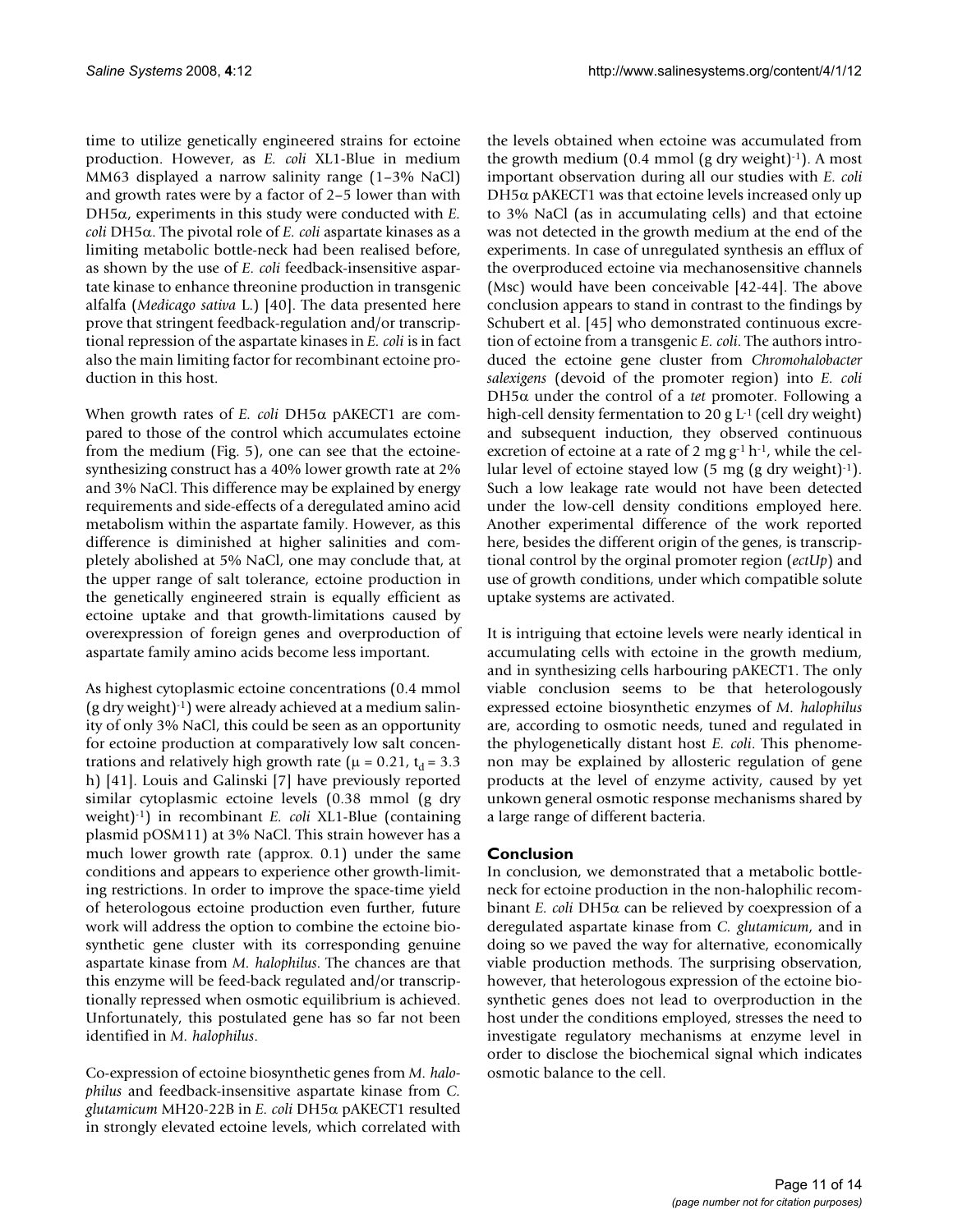## **Methods**

## *Organisms, growth conditions and plasmids*

*Marinococcus halophilus* DSM 20408T was grown at 37°C in complex medium FP5 or FP10 consisting of 1.47% (w/ v) liquid fish peptone S490 (Primex AS, Norway), 10 g L-<sup>1</sup> glucose · H<sub>2</sub>O, 2 g L<sup>-1</sup> NH<sub>4</sub>Cl, 0.5 g L<sup>-1</sup> K<sub>2</sub>HPO<sub>4</sub> and either 45 g L-1 NaCl and 5 g L-1 artificial sea salt (FP5) or 90 g L-1 NaCl and 10 g L-1 artificial sea salt (FP10). Glucose and  $K_2HPO_4$  were autoclaved separately and added to the medium after cooling.

*E. coli* DH5α (F- ø80d*lac*ZΔM15 Δ(*lac*ZYA-*argF*)U169 endA1 recA1 hsdR17(r<sub>K</sub>·m<sub>K</sub>+) deoR thi-1 supE44 λ-gyrA96 *relA1*) and XL1-Blue (*recA1 endA1 gyrA96 thi-1 hsdR17 supE44 relA1 lac*(F+ *proAB lacI*q ZΔM15 Tn*10*) were grown aerobically at 37°C either in Antibiotic Medium No.3 (Oxoid, Wesel, Germany) or in minimal medium MM63 [[46](#page-13-6)] with 3.0 ml  $L$ <sup>1</sup> vitamin solution [47] and  $1-5\%$ NaCl. For selection of cells harbouring the plasmid pHSG575 [\[24\]](#page-13-0) or derivatives, chloramphenicol was added to the medium at a final concentration of 25 μg ml-1. For supplementation experiments, the medium MM63 with 3% NaCl contained 1 mM L-lysine, L-threonine, Lmethionine, L-aspartic acid or fumaric acid. For induction of the *lac* and *tac* promoter on plasmid pOSM2 and pAKECT1, respectively, the medium contained 1 mM IPTG. The cells were harvested by centrifugation (5000 g; 4°C) and freeze-dried.

Plasmid pRK1 containing the gene *lysC* from *Corynebacterium glutamicum* MH20-22B was kindly provided by Lothar Eggeling (FZ Jülich, Germany). Plasmids pOSM2 and pOSM12, comprising vector pHSG575 and DNA fragments encoding the ectoine gene cluster, were isolated from *E. coli* XL1-Blue pOSM2 and pOSM12 [7[,24](#page-13-0),48].

## *Northern analysis*

Total RNA was isolated from exponentially growing cells using the High Pure RNA Isolation Kit (Boehringer, Mannheim, Germany) according to the recommendation of the manufacturer. Northern blots were performed following standard methods [49], except for using DIG-labeled RNA probes, produced with the DIG RNA Labeling Kit (Boehringer, Mannheim, Germany), at 68°C for prehybridisation and hybridisation. After blocking the membrane and binding of anti-DIG-alkaline phosphatase conjugate (Boehringer, Mannheim, Germany) to the DIGlabeled RNA, chemoluminescence of CDP-Star™ (Boehringer, Mannheim, Germany) was detected by exposure of the membrane to a chemiluminescence film.

## *Rapid amplification of cDNA ends (RACE)*

Identification of putative transcription initiation sites was performed by RACE, according to the method of Bertoli and Burrows [50], using 5 μg isolated total RNA and the first strand reverse transcription primers (RT primers) and PCR primers shown in Table 2. The amplified cDNA ends were cloned into the plasmid pGEM®-T (Promega, Mannheim, Germany) and sequenced by GATC (Koblenz, Germany). Each of the identified transcription initiation sites was confirmed in three independent experiments.

## *DNA manipulation*

Plasmid isolation from *E. coli* was performed using the GFX™ Micro Plasmid Prep Kit (Amersham, Braunschweig, Germany). DNA fragments were isolated from agarose gels with the Silica Spin Fragment DNA Kit (Biometra, Göttingen, Germany). Restriction digests, ligations and PCR reactions were performed according to the recommendations of the enzyme manufacturer (New England Biolabs, Schwalbach, Germany). Transformation of *E. coli* was carried out by the calcium chloride/rubidium chloride method [\[51,](#page-13-7)52]. Sequencing was performed by GATC (Konstanz, Germany).

## *Construction of the plasmid pAKECT1*

The construction of plasmid pAKECT1 (Fig. 7) was performed in three steps. First the *ectC* DNA sequence was amplified from the plasmid pOSM12 using PCR primers, which created an additional *Xma*I restriction site upstream and additional *Bam*HI, *Cla*I and *Sal*I restriction sites downstream of *ectC*. After subcloning into the vector pGEM-T® (Promega, Mannheim, Germany) and sequencing, *Xma*I- and *Sal*I-digested *ectC* was ligated to *Xma*I- and *Sal*I-digested pHSG575 [\[24\]](#page-13-0). In a second step the DNA fragment of plasmid pRK1 (Fig. 7), containing *lysC* under the control of a *tac* promoter and *lacIq*, was ligated to this plasmid downstream of *ectC*, using *Cla*I and *Bam*HI

**Table 2: Primers used for the rapid amplification of cDNA ends (RACE)**

| <b>Primer</b>       | <b>Sequence</b>                        | <b>Target</b>     |
|---------------------|----------------------------------------|-------------------|
| Race A1             | 5'-GGAATGAAGGCCGTTACGAA-3'             | ectA (RT primer)  |
| Race A2             | 5'-ACGATTGAATCGACGGAACC-3'             | ectA (PCR primer) |
| Race B1             | 5'-TGCCGTGGAAGCCATTAGTA-3'             | ectB (RT primer)  |
| Race B <sub>2</sub> | 5'-CCGTCTTCCTGAATATAGGT-3'             | ectB (PCR primer) |
| Race CI             | 5'-ACGCCTGGTTCCAGCTGATA-3'             | ectC (RT primer)  |
| Race C <sub>2</sub> | 5'-CCGGCACGAATAATTGTGTC-3'             | ectC (PCR primer) |
| $dG_{15}$           | 5'-TAGATCTAGAGCTCGGGGGGGGGGGGGGGG - 3' | oligo-dC tail     |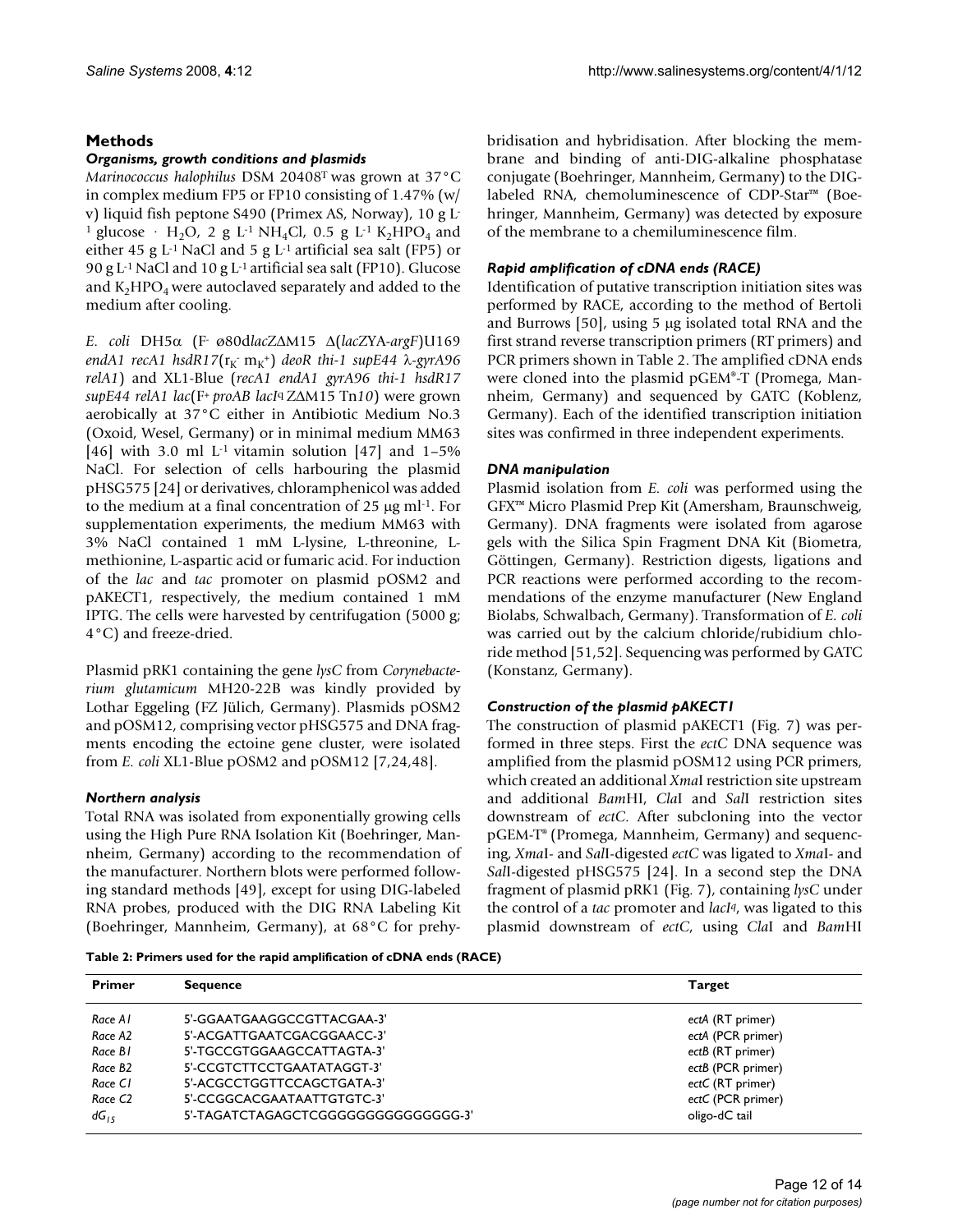restriction sites. From the resulting intermediate plasmid a DNA fragment, containing the genes *lysC* and *lacIq*, was re-cut by *Bam*HI- and *Spe*I-digest and ligated to *Bam*HIand *Spe*I-digested pOSM12 (Fig. 7).

The ectoine gene cluster in pAKECT1 is under the control of its own regulatory promoter region (*ectUp*), whereas *lysC* is under the control of a *tac* promoter. Consequently, we were able to separately induce ectoine synthesis via osmotic stress and deregulated aspartate kinase activity via isopropyl-β-D-thiogalactopyranoside (IPTG).

#### *Analytical Methods*

Approx. 30 mg of freeze-dried cell material from an exponentially growing shaking culture (medium MM63) was used for the extraction of intracellular solutes according to a modification of the method of Bligh and Dyer [53] with methanol/chloroform/water (10:5:4) as described previously [54]. The cell extracts were analysed by isocratic HPLC using a GromSil® aminopropyl column (Grom, Herrenberg, Germany) and acetonitrile/water (75:25 v/v) at a flow rate of 1 ml min-1 as the mobile phase. For 13C-NMR analysis of cell extracts 1.5 g freeze-dried cell material was processed as above. The polar phase was evaporated to dryness at 70 $^{\circ}$ C and dissolved in 1 ml D<sub>2</sub>O supplemented with 10 mg 3-(trimethylsilyl) propionic acid sodium salt (TMSP) as an internal reference and 30 μl acetonitrile as internal standard. 1H -decoupled 13C-NMR spectra relative to TMSP were recorded in pulsed Fouriertransform (FT) mode on a Bruker ARX 400 spectrometer operating at 100.62 MHz (13C) and 400 MHz for the proton channel.

#### *Enzyme assays*

Aspartate kinase was assayed in extracts of cells resuspended in 50 mM  $(NH_4)_2SO_4$ , 50 mM triethanolamine, 5 mM dithioerythritol, 1 mM EDTA pH 7.5 according to the method described by Black and Wright [55]. The assay mixture was composed of 100 mM Tris/HCl pH 7.5, 14.5 mM ATP, 42 mM  $MgCl_2$ , 431 mM  $(NH_4)_2SO_4$ , 613 mM NH<sub>2</sub>OH·HCl, 95 mM sodium L-aspartate and 125 μl of extract in a total volume of 1.2 ml. After incubation at 30°C for 30 minutes the reaction was stopped by the addition of 600 μl 3.8% (w/v) FeCl<sub>3</sub>.  $6H_2O$  and 5.8% trichloroacetic acid in 1.4 M HCl. After centrifugation the absorbance of the assay mixture at 546 nm was measured and compared to a calibration curve obtained with aspartyl hydroxamate. Total protein concentrations were determined using the BCA (bicinchoninic acid) Protein Assay Kit (Pierce, Rockford, USA) according to the recommendations of the manufacturer.

## **Competing interests**

The authors declare that they have no competing interests.

## **Authors' contributions**

TB carried out the molecular, physiological and analytical work and drafted the manuscript. PL created plasmid pOSM12, initiated the work on heterologous expression of ectoine biosynthetic genes in *E. coli* and contributed to the work on the metabolic bottle-neck. EAG conceived of the study, coordinated the work and revised the manuscript. All authors read and approved the final version of the manuscript.

## **Acknowledgements**

We would like to thank Lothar Eggeling for providing plasmid pRK1. This work was supported by the Deutsche Forschungsgesellschaft (GA 393/3-2) and the European Union (BIO4-CT96-0488).

#### **References**

- 1. Brown AD: **Bacterial water stress.** *Bact Rev* 1990, **40:**803-846. 2. da Costa MS, Santos H, Galinski EA: **[An overview of the role and](http://www.ncbi.nlm.nih.gov/entrez/query.fcgi?cmd=Retrieve&db=PubMed&dopt=Abstract&list_uids=9670799) [diversity of compatible solutes in bacteria and archaea.](http://www.ncbi.nlm.nih.gov/entrez/query.fcgi?cmd=Retrieve&db=PubMed&dopt=Abstract&list_uids=9670799)** *Adv Biochem Eng Biotechnol* 1998, **61:**117-153.
- 3. Bremer E, Krämer R: **Coping with osmotic challenges: osmoregulation through accumulation and release of compatible solutes.** In *Bacterial Stress Responses* Edited by: Storz G, Hengge-Aronis R. Washington D.C.: ASM Press; 2000:79-97.
- 4. Galinski EA, Pfeiffer HP, Trüper HG: **1,4,5,6-Tetrahydro-2 methyl-4-pyrimidine carboxylic acid: A novel cyclic amino acid from halophilic phototrophic bacteria of the genus** *Ectothiorhodospira***[.](http://www.ncbi.nlm.nih.gov/entrez/query.fcgi?cmd=Retrieve&db=PubMed&dopt=Abstract&list_uids=3838936)** *Eur J Biochem* 1985, **149:**135-139.
- 5. Severin J, Wohlfahrt A, Galinski EA: **The predominant role of recently discovered tetrahydropyrimidines for the osmoadaptation of halophilic eubacteria.** *J Gen Microbiol* 1992, **138:**1629-1638.
- 6. Galinski EA: **Osmoadaptation in bacteria.** *Adv Microb Physiol* 1995, **37:**273-328.
- 7. Louis P, Galinski EA: **Characterization of genes for the biosynthesis of the compatible solute ectoine from** *Marinococcus halophilus* **and osmoregulated expression in** *Escherichia coli***[.](http://www.ncbi.nlm.nih.gov/entrez/query.fcgi?cmd=Retrieve&db=PubMed&dopt=Abstract&list_uids=9141677)** *Microbiology* 1997, **143:**1141-1149.
- 8. Khmelenina VN, Kalyuzhnaya MG, Sakharovsky VG, Suzina NE, Trotsenko YA, Gottschalk G: **[Osmoadaptation in halophilic and](http://www.ncbi.nlm.nih.gov/entrez/query.fcgi?cmd=Retrieve&db=PubMed&dopt=Abstract&list_uids=10550474) [alkaliphilic methanotrophs.](http://www.ncbi.nlm.nih.gov/entrez/query.fcgi?cmd=Retrieve&db=PubMed&dopt=Abstract&list_uids=10550474)** *Arch Microbiol* 1999, **172:**321-329.
- 9. Lentzen G, Schwarz T: **[Extremolytes: natural compounds from](http://www.ncbi.nlm.nih.gov/entrez/query.fcgi?cmd=Retrieve&db=PubMed&dopt=Abstract&list_uids=16957893) [extremophiles for versatile applications.](http://www.ncbi.nlm.nih.gov/entrez/query.fcgi?cmd=Retrieve&db=PubMed&dopt=Abstract&list_uids=16957893)** *Appl Microbiol Biotechnol* 2006, **72:**623-634.
- 10. Louis P, Trüper HG, Galinski EA: **Survival of** *Escherichia coli* **during drying and storage in the presence of compatible solutes.** *Appl Microbiol Biotechnol* 1994, **41:**684-688.
- 11. Göller K, Galinski EA: **Protection of a model enzyme (lactate dehydrogenase) against heat, urea and freeze-thaw treatment by compatible solute additives.** *J Mol Catal B: Enzymatic* 1999, **7:**37-45.
- 12. Knapp S, Ladenstein R, Galinski EA: **Extrinsic protein stabilization by the naturally occurring osmolytes** β**[-hydroxyectoine and](http://www.ncbi.nlm.nih.gov/entrez/query.fcgi?cmd=Retrieve&db=PubMed&dopt=Abstract&list_uids=10484175) [betaine.](http://www.ncbi.nlm.nih.gov/entrez/query.fcgi?cmd=Retrieve&db=PubMed&dopt=Abstract&list_uids=10484175)** *Extremophiles* 1999, **3:**191-198.
- 13. Malin G, Iakobashvili R, Lapidot A: **[Effect of tetrahydropyrimidine](http://www.ncbi.nlm.nih.gov/entrez/query.fcgi?cmd=Retrieve&db=PubMed&dopt=Abstract&list_uids=10066745) [derivatives on protein-nucleic acids interactions.](http://www.ncbi.nlm.nih.gov/entrez/query.fcgi?cmd=Retrieve&db=PubMed&dopt=Abstract&list_uids=10066745)** *J Biol Chem* 1999, **274:**6920-6929.
- 14. Barth S, Huhn M, Matthey B, Klimka A, Galinski EA, Engert A: **[Com](http://www.ncbi.nlm.nih.gov/entrez/query.fcgi?cmd=Retrieve&db=PubMed&dopt=Abstract&list_uids=10742244)[patible solute-supported periplasmic expression of func](http://www.ncbi.nlm.nih.gov/entrez/query.fcgi?cmd=Retrieve&db=PubMed&dopt=Abstract&list_uids=10742244)[tional recombinant proteins under stress conditions.](http://www.ncbi.nlm.nih.gov/entrez/query.fcgi?cmd=Retrieve&db=PubMed&dopt=Abstract&list_uids=10742244)** *Appl Environ Microbiol* 2000, **66:**1572-1579.
- 15. Bünger |: Ectoine added protection and care for the skin. *Eurocosm* 1999, **7:**22-24.
- 16. Beyer N, Driller H, Bünger J: **Ectoine a innovative multi-functional active substance for the cosmetic industry.** *SÖFW Journal* 2000, **126:**27-29.
- 17. Buommino E, Schiraldi C, Baroni A, Paoletti I, Lamberti M, de Rosa M, Tufano MA: **[Ectoine from halophilic microorganisms induces](http://www.ncbi.nlm.nih.gov/entrez/query.fcgi?cmd=Retrieve&db=PubMed&dopt=Abstract&list_uids=16184764) [the expression of hsp70 and hsp70' in human keratinocytes](http://www.ncbi.nlm.nih.gov/entrez/query.fcgi?cmd=Retrieve&db=PubMed&dopt=Abstract&list_uids=16184764) [modulating the proinflammatory response.](http://www.ncbi.nlm.nih.gov/entrez/query.fcgi?cmd=Retrieve&db=PubMed&dopt=Abstract&list_uids=16184764)** *Cell Stress Chaperones* 2005, **10(3):**197-203.